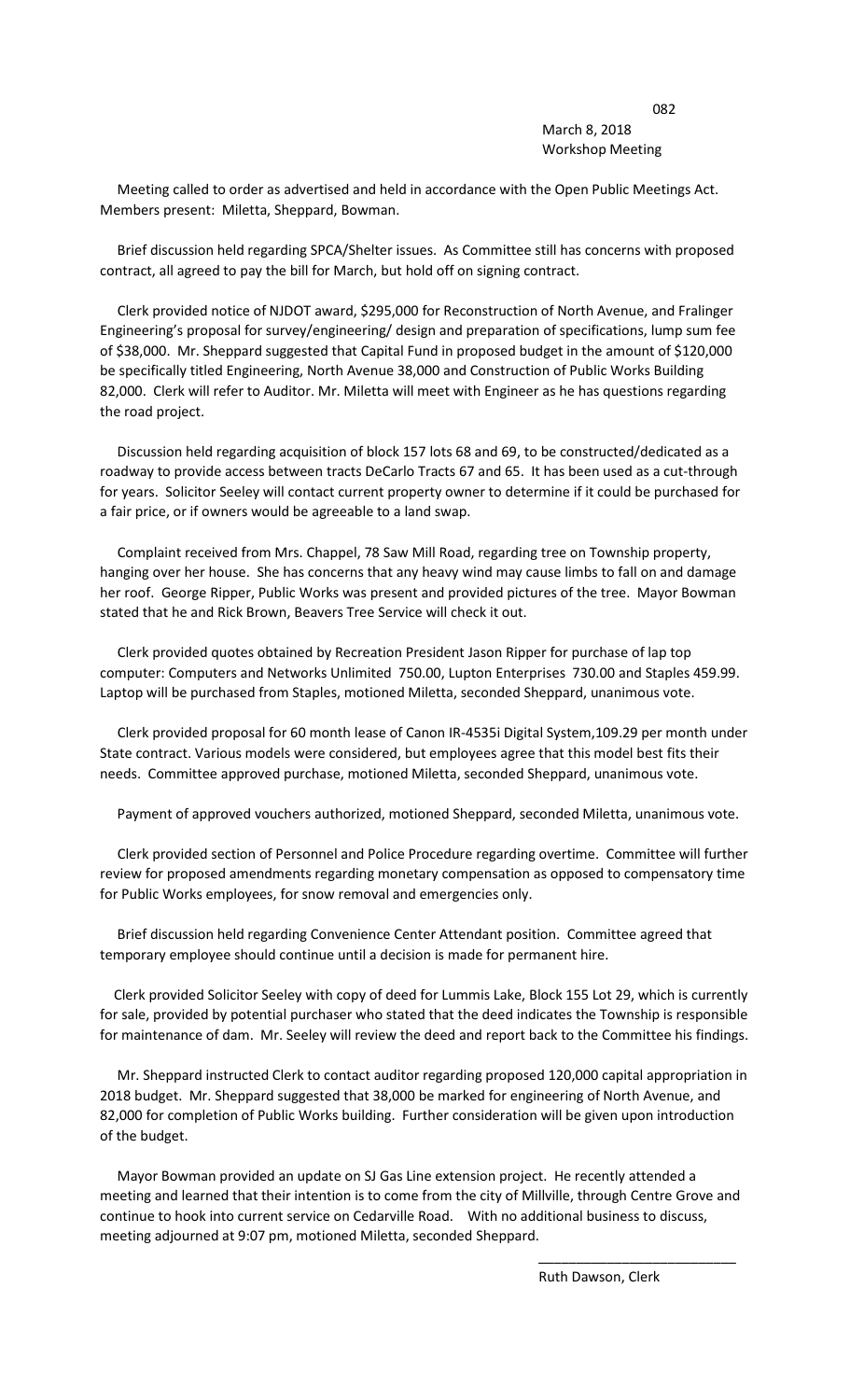<u>083</u> March 12, 2018 Regular Meeting

 Regular monthly meeting of the Lawrence Township Committee called to order as advertised, and held in accordance with the "Open Public Meetings Act". Members present: Miletta, Sheppard, Bowman.

Following the flag salute, minutes of the February  $5<sup>th</sup>,8<sup>th</sup>,12<sup>th</sup>$  and 22<sup>nd</sup> meetings approved motioned Miletta, seconded Sheppard, unanimous vote. Reports for the month of February accepted, motioned Sheppard, seconded Miletta, unanimous vote.

 Resolution 2018-24, Authorizing Inter-local Services Agreement with Maurice River Township for Certified Recycling Coordinator Services approved, motioned Miletta, seconded Sheppard, unanimous vote, fee for same to remain at \$250.00.

 Resolution 2018-25, Confirmation that the Township of Lawrence Endorses the Submission of the 2017 Recycling Tonnage Grant Application, and designates K. Louann Karrer to file same approved, motioned Sheppard, seconded Miletta, unanimous vote.

 Resolution 2018-26, Adopt Emergency Temporary Appropriation in the amount of \$392,748.70 approved, motioned Sheppard, seconded Miletta, unanimous vote.

Refund of Duplicate 1<sup>st</sup> Quarter Tax Installments to Corelogic, Block 49 Lot 1 and Block 202 Lot 67 approved, motioned Miletta, seconded Sheppard, unanimous vote.

 Amendment to Shared Services Agreement between the Township and the CCIA Adding "Class B Recycling" approved, motioned Miletta, seconded Sheppard, unanimous vote.

 Public Hearing Opened as Advertised, Ordinance No. 2018-406, An Ordinance Providing For The Salaries And Wages For The Employees and Officers of The Township of Lawrence. Receiving no public input, hearing closed and the Ordinance finally adopted, motioned Miletta, seconded Sheppard.

 Amendment to Lawrence Township Personnel Policy & Procedure regarding overtime for Public Works Employees tabled for further consideration, motioned Sheppard, seconded Miletta, unanimous vote. Mr. Sheppard stated that currently Public Works employees earn comp time, which prohibits them from performing duties. A small amount of money will be included in budget for overtime pay for snow removal and emergencies only.

## Committee Comments:

 Regarding Street Light requested by resident of Mulford Ave. last month, Mayor Bowman announced that each Committeeman reviewed the situation, rode through in the dark and agreed that it was well lit. Mr. Sheppard stated that a light should be installed on pole located at exit for Senior Center. all agreed, clerk instructed to obtain a quote. Mayor Bowman also advised that he and Rick Brown, Beaver's Tree Service inspected tree on Saw Mill Rd., located on Township property that needs to be trimmed back as it hangs over a resident's property. Mr. Brown will provide a quote.

 Mr. Miletta expressed concerns with exhaust pipes on EMS roof, which he said lean over and need to be shortened or stabilized. Committee will inspect and review.

## Public Comments:

 Lester Woody thanked the Committee for roof repair on Commodities Building done by Public Works employee. Did a great job, leak is fixed. Mr. Woody also questioned removal of Community Christmas tree located at point between Main & Franklin Streets. Mayor Bowman stated that Bill Truxton, Cumberland Tree Service advised that the tree was dead in the center when he strung Christmas Lights. Public Works employees removed the tree. Mr. Miletta stated that it came down fast, good job. Committee advised that the tree planted approximately 4 years ago has grown and will be lit in the future.